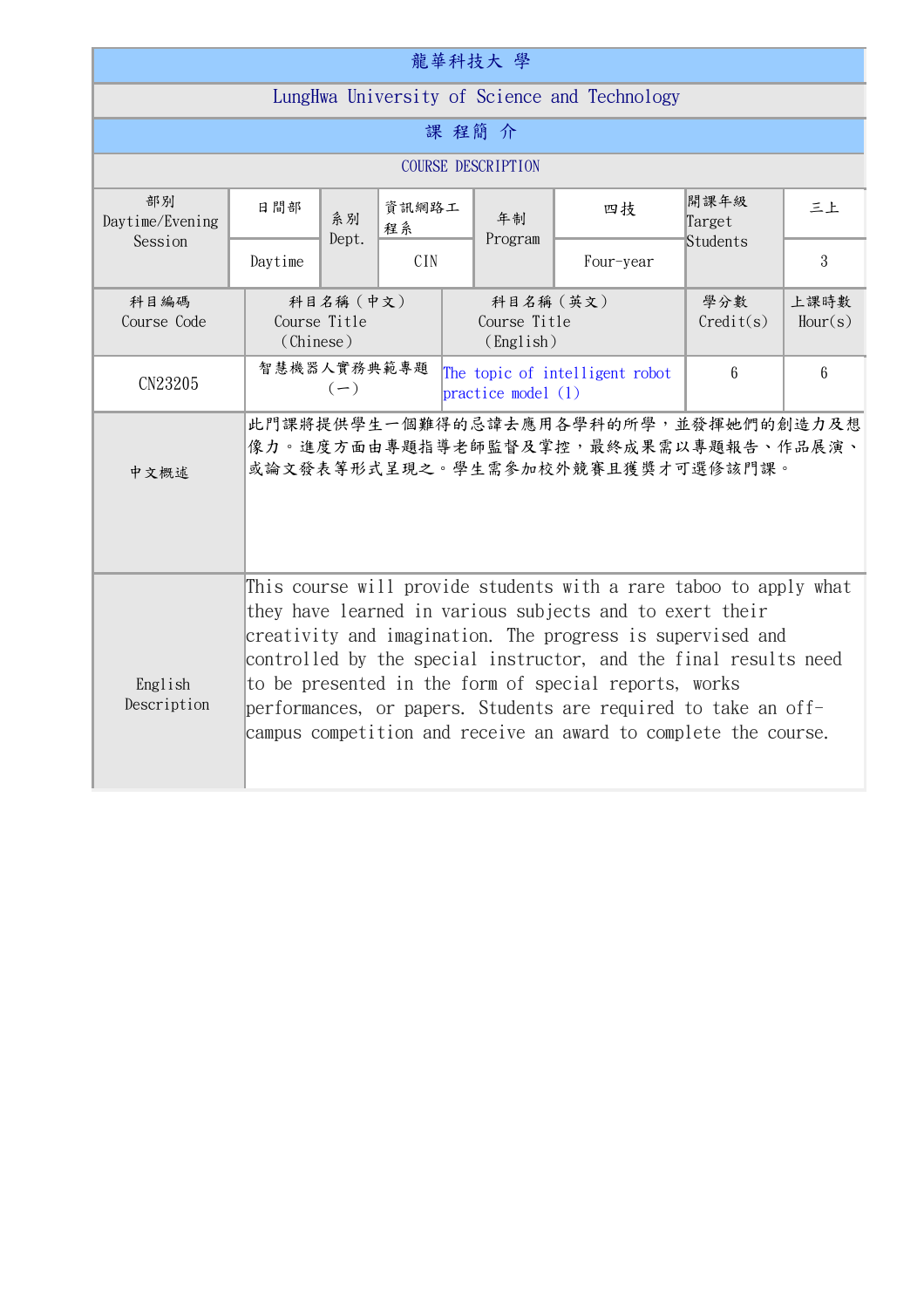## 課程綱要表

٦

| 系科名稱:資訊網路工程系                                             |                                    |      |    |  |  |  |  |  |
|----------------------------------------------------------|------------------------------------|------|----|--|--|--|--|--|
| 科目名稱:智慧機器人實務典範專題(一)                                      |                                    |      |    |  |  |  |  |  |
| 英文科目名稱:The topic of intelligent robot practice model (1) |                                    |      |    |  |  |  |  |  |
| 學年、學期、學分   第3學年、第1期、6分                                   |                                    |      |    |  |  |  |  |  |
| 數:                                                       |                                    |      |    |  |  |  |  |  |
| 先修科目或先備能力:                                               |                                    |      |    |  |  |  |  |  |
| 教學目標:                                                    |                                    |      |    |  |  |  |  |  |
| 包含知識、技能、態度等三項                                            |                                    |      |    |  |  |  |  |  |
| 1. 培養學生團隊合作                                              |                                    |      |    |  |  |  |  |  |
| 2. 培養學生獨立研究、問題深度思考的能力<br>3. 對於軟體開發、系統整合教材                |                                    |      |    |  |  |  |  |  |
| 教材大網:                                                    |                                    |      |    |  |  |  |  |  |
|                                                          | 教學參                                |      |    |  |  |  |  |  |
| 單元主題                                                     | 内容網要                               | 考節數  | 備註 |  |  |  |  |  |
| 拔尖專題製作                                                   | 軟體開發                               | 54   |    |  |  |  |  |  |
|                                                          | 系統整合                               | 36   |    |  |  |  |  |  |
|                                                          | 開會討論                               | 18   |    |  |  |  |  |  |
|                                                          | 與指導老師互動                            | 36   |    |  |  |  |  |  |
|                                                          | 接受審查                               | 9    |    |  |  |  |  |  |
|                                                          | 對外比賽                               | 9    |    |  |  |  |  |  |
| ※教學目標(歸納為四項):分別為知識(Knowledge)、技能(Skills)、態度(Attitudes)、其 |                                    |      |    |  |  |  |  |  |
| 他各一項                                                     |                                    |      |    |  |  |  |  |  |
| ※單元主題:為各項知能之彙整                                           |                                    |      |    |  |  |  |  |  |
| ※內容網要:為各項知能即一般知識、職業知識、態度;專業技術安全知識;專業基礎知                  |                                    |      |    |  |  |  |  |  |
| 識, 加上補充之知能 ( 表 A8 上未列, 但為達知識或技能的完整性, 課程中需教               |                                    |      |    |  |  |  |  |  |
| 授之技能及相關知識),撰寫方式係以不含動詞的知能內容方式呈現                           |                                    |      |    |  |  |  |  |  |
| ※三者之關係:教學目標>單元主題>內容網要                                    |                                    |      |    |  |  |  |  |  |
| ※本課程將培養學生下列能力:<br>養成計畫管理、有效溝通與團隊合作之能力<br>1.              |                                    |      |    |  |  |  |  |  |
| 具體資訊網路工程專業領域知能<br>2.                                     |                                    |      |    |  |  |  |  |  |
| 3.<br>熟用專業技能所需之知識、技術、技能及工具的能力                            |                                    |      |    |  |  |  |  |  |
| 確實執行標準作業程序,並執行、分析、解釋與應用實驗於改善實務技術的能力<br>4.                |                                    |      |    |  |  |  |  |  |
|                                                          |                                    | 是否符合 |    |  |  |  |  |  |
|                                                          | 1. 是否將科目名稱、上課時數及學分數填入本表…………………………… | 是■   | 否口 |  |  |  |  |  |
| 2. 是否將教學目標、綱要名稱或單元名稱填入本表………………………                        | 是■                                 | 否□   |    |  |  |  |  |  |
| 3. 所填入的行業知能是否有考慮學生學習的順序性、邏輯性、連貫性、                        |                                    |      |    |  |  |  |  |  |
| 完整性………………………………………………………………                              | 是■                                 | 否口   |    |  |  |  |  |  |
| 4. 除了表 A6 所敘述的行業知能,是否有考慮到其他的知能,以成為一門                     |                                    |      |    |  |  |  |  |  |
|                                                          | 完整學科………………………………………………………………       | 是■   | 否口 |  |  |  |  |  |
|                                                          |                                    |      |    |  |  |  |  |  |

Г